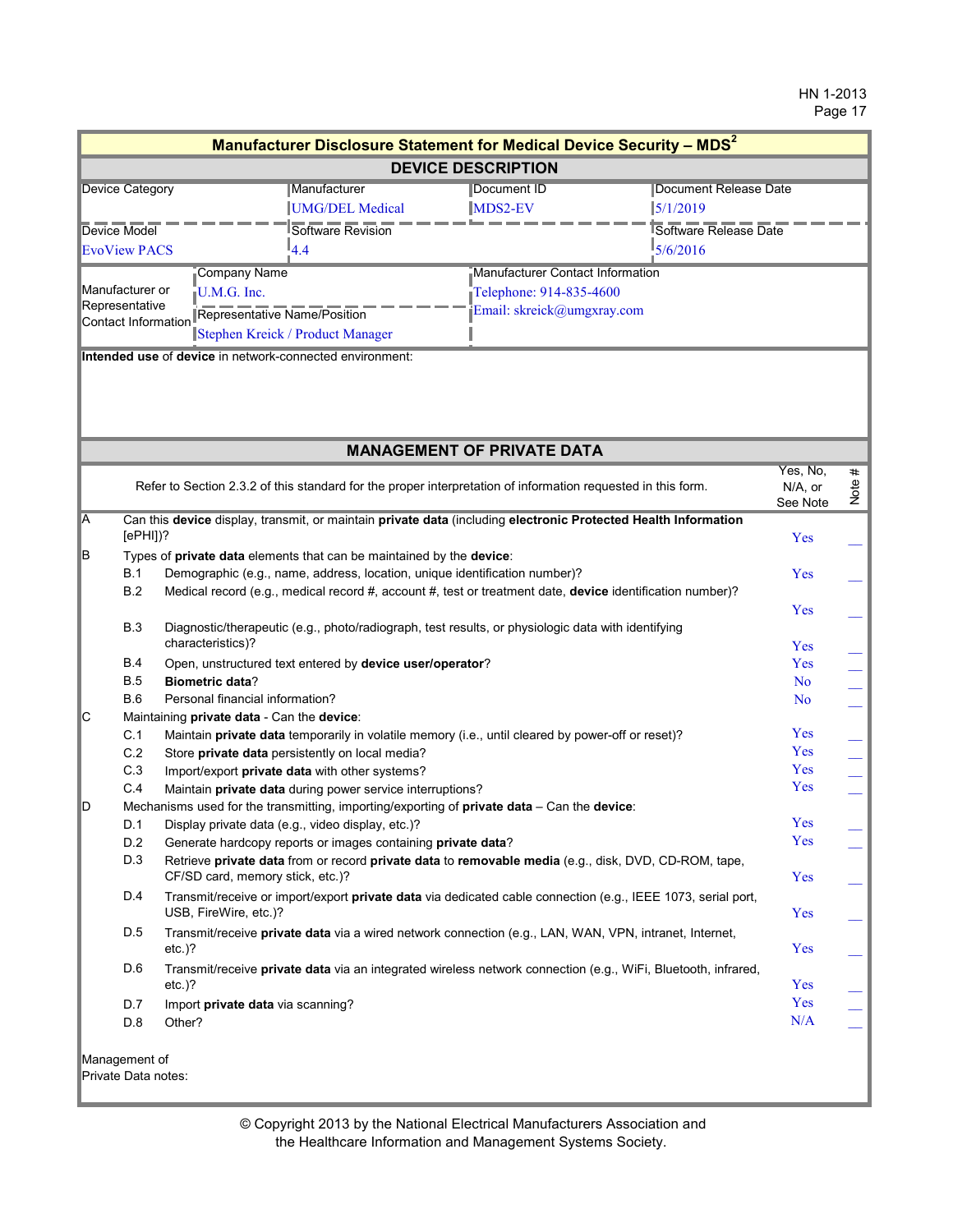| Device Category<br>Device Model |                                                                                                                                                                | <b>Manufacturer</b>                                                                                                                                                                          | <b>IDocument ID</b>          | Document Release Date |                                 |           |
|---------------------------------|----------------------------------------------------------------------------------------------------------------------------------------------------------------|----------------------------------------------------------------------------------------------------------------------------------------------------------------------------------------------|------------------------------|-----------------------|---------------------------------|-----------|
|                                 |                                                                                                                                                                | <b>IUMG/DEL Medical</b>                                                                                                                                                                      | <b>MDS2-EV</b>               | 15/1/2019             |                                 |           |
|                                 |                                                                                                                                                                | Software Revision                                                                                                                                                                            |                              | Software Release Date |                                 |           |
|                                 | $-4.4$<br>5/6/2016<br><b>EvoView PACS</b>                                                                                                                      |                                                                                                                                                                                              |                              |                       |                                 |           |
|                                 |                                                                                                                                                                |                                                                                                                                                                                              | <b>SECURITY CAPABILITIES</b> |                       |                                 |           |
|                                 |                                                                                                                                                                | Refer to Section 2.3.2 of this standard for the proper interpretation of information requested in this form.                                                                                 |                              |                       | Yes, No,<br>N/A, or<br>See Note | #<br>Note |
| lT.                             | <b>AUTOMATIC LOGOFF (ALOF)</b>                                                                                                                                 | The device's ability to prevent access and misuse by unauthorized users if device is left idle for a period of time.                                                                         |                              |                       |                                 |           |
| $1 - 1$                         |                                                                                                                                                                | Can the device be configured to force reauthorization of logged-in user(s) after a predetermined length of inactivity<br>(e.g., auto-logoff, session lock, password protected screen saver)? |                              |                       | Yes                             |           |
|                                 |                                                                                                                                                                | 1-1.1 Is the length of inactivity time before auto-logoff/screen lock user or administrator configurable? (Indicate<br>time [fixed or configurable range] in notes.)                         |                              |                       | Yes                             |           |
|                                 | user?                                                                                                                                                          | 1-1.2 Can auto-logoff/screen lock be manually invoked (e.g., via a shortcut key or proximity sensor, etc.) by the                                                                            |                              |                       | Yes                             |           |
| <b>ALOF</b><br>notes:           |                                                                                                                                                                |                                                                                                                                                                                              |                              |                       |                                 |           |
| 12                              | <b>AUDIT CONTROLS (AUDT)</b>                                                                                                                                   |                                                                                                                                                                                              |                              |                       |                                 |           |
|                                 |                                                                                                                                                                | The ability to reliably audit activity on the device.                                                                                                                                        |                              |                       |                                 |           |
| $\mathbb{Z}$ -1                 |                                                                                                                                                                | Can the <b>medical device</b> create an <b>audit trail?</b>                                                                                                                                  |                              |                       | Yes                             |           |
| $\mathbb{Z}$ -2                 |                                                                                                                                                                | Indicate which of the following events are recorded in the audit log:                                                                                                                        |                              |                       |                                 |           |
|                                 | 2-2.1 Login/logout                                                                                                                                             |                                                                                                                                                                                              |                              |                       | Yes                             |           |
|                                 |                                                                                                                                                                | 2-2.2 Display/presentation of data                                                                                                                                                           |                              |                       | Yes                             |           |
|                                 |                                                                                                                                                                | 2-2.3 Creation/modification/deletion of data                                                                                                                                                 |                              |                       | Yes                             |           |
|                                 |                                                                                                                                                                | 2-2.4 Import/export of data from removable media                                                                                                                                             |                              |                       | Yes                             |           |
|                                 |                                                                                                                                                                | 2-2.5 Receipt/transmission of data from/to external (e.g., network) connection                                                                                                               |                              |                       | <b>Yes</b>                      |           |
|                                 |                                                                                                                                                                | 2-2.5.1 Remote service activity                                                                                                                                                              |                              |                       | Yes                             |           |
|                                 |                                                                                                                                                                | 2-2.6 Other events? (describe in the notes section)                                                                                                                                          |                              |                       | <b>See Note</b>                 |           |
| $2 - 3$                         |                                                                                                                                                                | Indicate what information is used to identify individual events recorded in the audit log:                                                                                                   |                              |                       |                                 |           |
|                                 | 2-3.1 User ID                                                                                                                                                  |                                                                                                                                                                                              |                              |                       | Yes                             |           |
|                                 | 2-3.2 Date/time                                                                                                                                                |                                                                                                                                                                                              |                              |                       | Yes                             |           |
|                                 |                                                                                                                                                                | Also displays Duration of use, OS/Browser/Java/EvoView Version for each workstation                                                                                                          |                              |                       |                                 |           |
| <b>AUDT</b><br>notes:           |                                                                                                                                                                |                                                                                                                                                                                              |                              |                       |                                 |           |
| 13                              | <b>AUTHORIZATION (AUTH)</b>                                                                                                                                    |                                                                                                                                                                                              |                              |                       |                                 |           |
|                                 |                                                                                                                                                                | The ability of the device to determine the authorization of users.                                                                                                                           |                              |                       |                                 |           |
| $3 - 1$                         |                                                                                                                                                                | Can the device prevent access to unauthorized users through user login requirements or other mechanism?                                                                                      |                              |                       | Yes                             |           |
| $\mathbb{I}$ 3-2                |                                                                                                                                                                | Can users be assigned different privilege levels within an application based on 'roles' (e.g., guests, regular users,<br>power users, administrators, etc.)?                                 |                              |                       | Yes                             |           |
| $3-3$                           | Can the device owner/operator obtain unrestricted administrative privileges (e.g., access operating system or<br>application via local root or admin account)? |                                                                                                                                                                                              |                              | Yes                   |                                 |           |
| <b>AUTH</b><br>notes:           |                                                                                                                                                                |                                                                                                                                                                                              |                              |                       |                                 |           |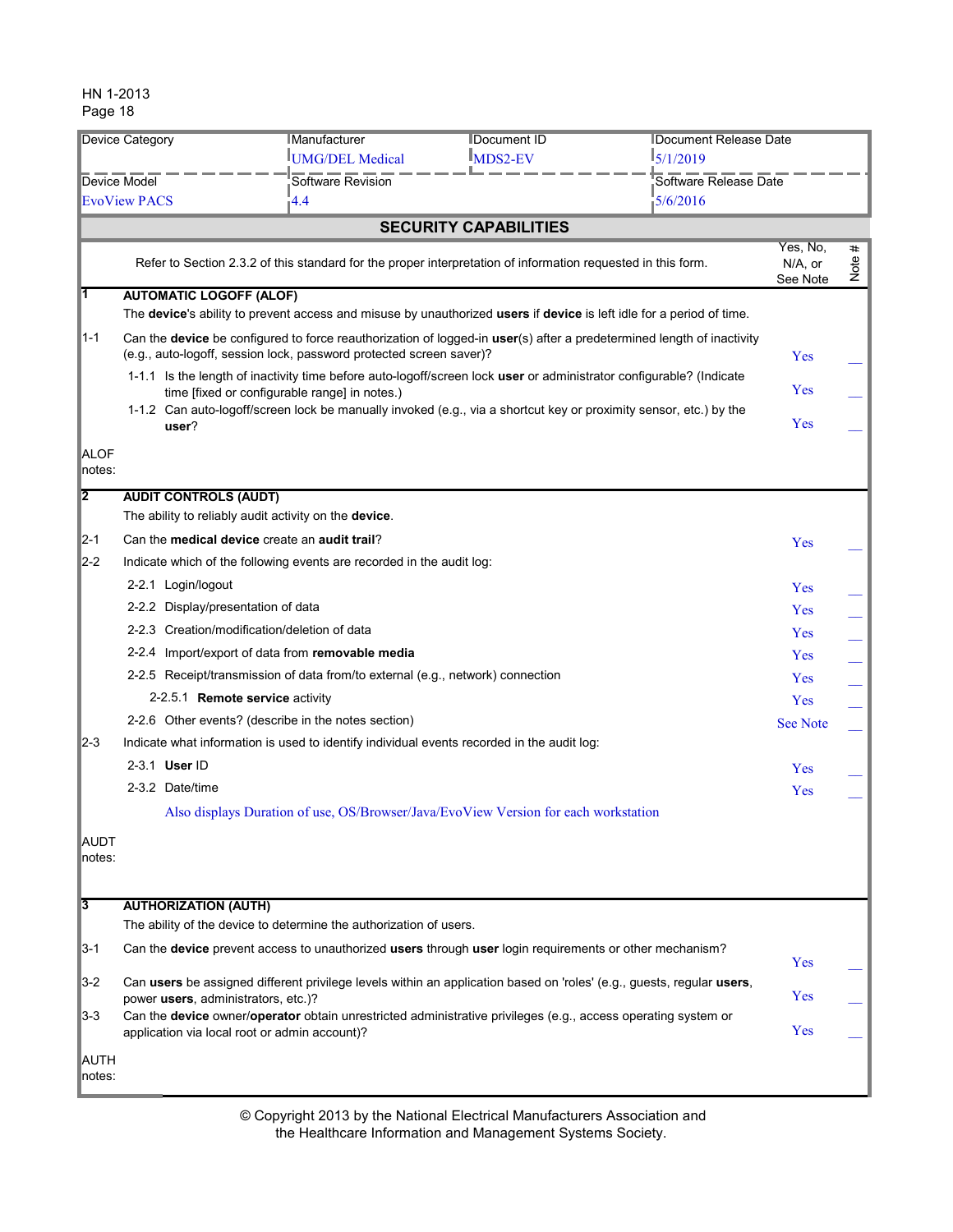|                       | <b>Device Category</b>                      | Manufacturer                                                                                                                           | <b>IDocument ID</b>    | Document Release Date |                                 |           |
|-----------------------|---------------------------------------------|----------------------------------------------------------------------------------------------------------------------------------------|------------------------|-----------------------|---------------------------------|-----------|
|                       |                                             | UMG/DEL Medical                                                                                                                        | $\mathbb{I}_{MDS2-EV}$ | 5/1/2019              |                                 |           |
|                       |                                             |                                                                                                                                        |                        |                       |                                 |           |
| Device Model          |                                             | Software Revision                                                                                                                      |                        | Software Release Date |                                 |           |
|                       | <b>EvoView PACS</b>                         | $\overline{1}4.4$                                                                                                                      |                        | 5/6/2016              |                                 |           |
|                       |                                             | Refer to Section 2.3.2 of this standard for the proper interpretation of information requested in this form.                           |                        |                       | Yes, No,<br>N/A, or<br>See Note | #<br>Note |
| <b>4</b>              |                                             | <b>CONFIGURATION OF SECURITY FEATURES (CNFS)</b>                                                                                       |                        |                       |                                 |           |
|                       |                                             | The ability to configure/re-configure device security capabilities to meet users' needs.                                               |                        |                       |                                 |           |
| $4-1$                 |                                             | Can the device owner/operator reconfigure product security capabilities?                                                               |                        |                       | Yes                             |           |
| <b>CNFS</b><br>notes: |                                             |                                                                                                                                        |                        |                       |                                 |           |
| 5                     |                                             | <b>CYBER SECURITY PRODUCT UPGRADES (CSUP)</b>                                                                                          |                        |                       |                                 |           |
|                       |                                             | The ability of on-site service staff, remote service staff, or authorized customer staff to install/upgrade device's security patches. |                        |                       |                                 |           |
| $5-1$                 |                                             | Can relevant OS and device security patches be applied to the device as they become available?                                         |                        |                       | Yes                             |           |
|                       |                                             | 5-1.1 Can security patches or other software be installed remotely?                                                                    |                        |                       | Yes                             |           |
| <b>CSUP</b><br>notes: |                                             |                                                                                                                                        |                        |                       |                                 |           |
| $\sqrt{6}$            | <b>HEALTH DATA DE-IDENTIFICATION (DIDT)</b> |                                                                                                                                        |                        |                       |                                 |           |
|                       |                                             | The ability of the device to directly remove information that allows identification of a person.                                       |                        |                       |                                 |           |
| $6-1$                 |                                             | Does the device provide an integral capability to de-identify private data?                                                            |                        |                       | Yes                             |           |
| <b>DIDT</b><br>notes: |                                             |                                                                                                                                        |                        |                       |                                 |           |
|                       |                                             | DATA BACKUP AND DISASTER RECOVERY (DTBK)                                                                                               |                        |                       |                                 |           |
|                       |                                             | The ability to recover after damage or destruction of device data, hardware, or software.                                              |                        |                       |                                 |           |
| $I$ 7-1               | as tape, disk)?                             | Does the device have an integral data backup capability (i.e., backup to remote storage or removable media such                        |                        |                       | Yes                             |           |
| <b>DTBK</b><br>notes: |                                             |                                                                                                                                        |                        |                       |                                 |           |
| 8                     | <b>EMERGENCY ACCESS (EMRG)</b>              |                                                                                                                                        |                        |                       |                                 |           |
|                       | private data.                               | The ability of device users to access private data in case of an emergency situation that requires immediate access to stored          |                        |                       |                                 |           |
| $8-1$                 |                                             | Does the device incorporate an emergency access ("break-glass") feature?                                                               |                        |                       | Yes                             |           |
| <b>EMRG</b><br>notes: |                                             |                                                                                                                                        |                        |                       |                                 |           |
| 19                    |                                             | <b>HEALTH DATA INTEGRITY AND AUTHENTICITY (IGAU)</b>                                                                                   |                        |                       |                                 |           |
|                       | the originator.                             | How the device ensures that data processed by the device has not been altered or destroyed in an unauthorized manner and is from       |                        |                       |                                 |           |
| $9-1$                 |                                             | Does the device ensure the integrity of stored data with implicit or explicit error detection/correction technology?                   |                        |                       | <b>See Note</b>                 |           |
| IGAU<br>notes:        |                                             | User accounts can be created with no or limited rights for editing data. Active directory integration can also be configured           |                        |                       |                                 |           |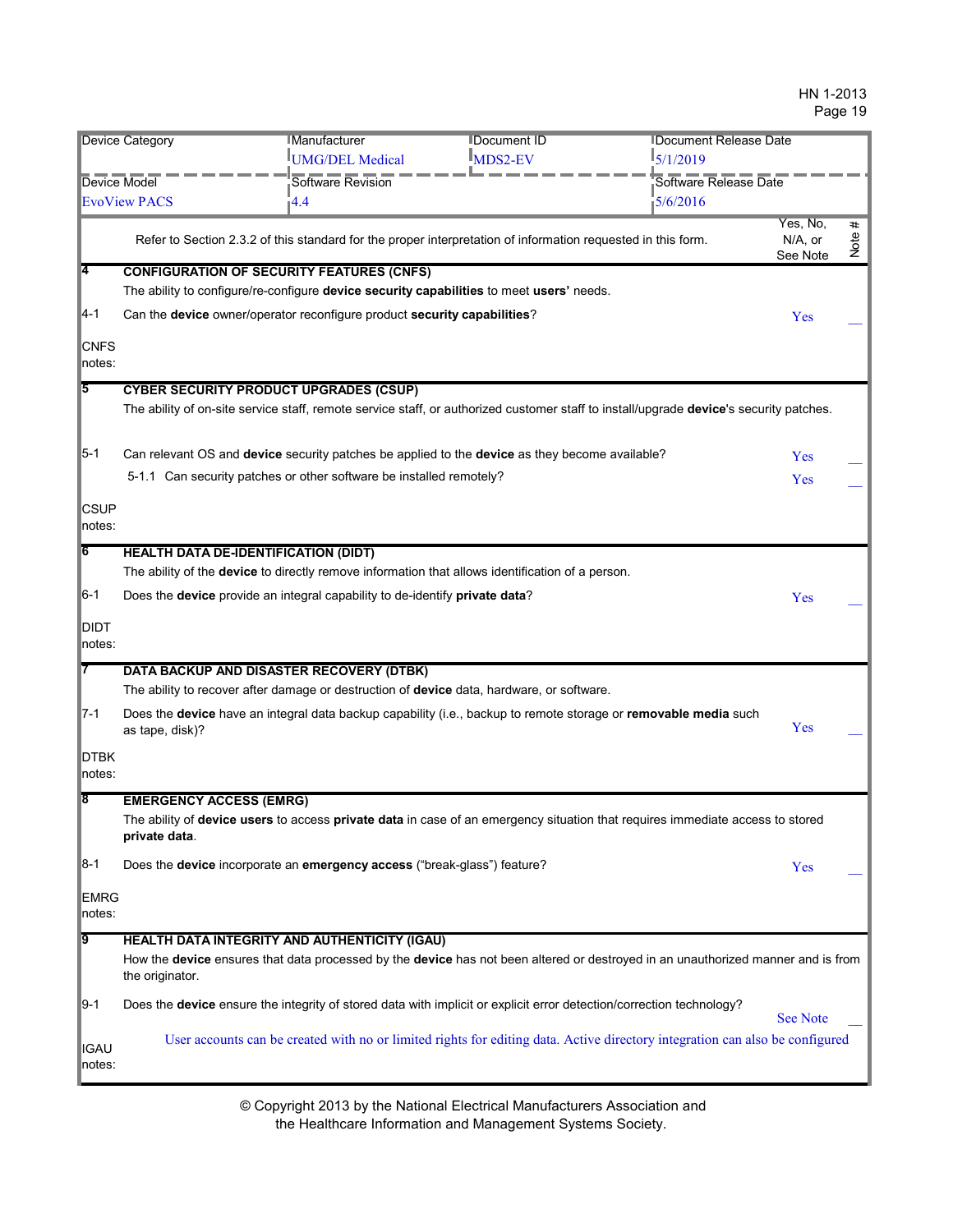| Device Category        |                                             | <b>IManufacturer</b>                                                                                                 | <b>IDocument Release Date</b><br><b>IDocument ID</b> |                                                                                                                                      |                                 |           |
|------------------------|---------------------------------------------|----------------------------------------------------------------------------------------------------------------------|------------------------------------------------------|--------------------------------------------------------------------------------------------------------------------------------------|---------------------------------|-----------|
|                        |                                             | <b>IUMG/DEL Medical</b>                                                                                              | <b>MDS2-EV</b>                                       | 15/1/2019                                                                                                                            |                                 |           |
| <b>Device Model</b>    |                                             | Software Revision                                                                                                    |                                                      | Software Release Date                                                                                                                |                                 |           |
|                        | <b>EvoView PACS</b>                         | -4.4                                                                                                                 |                                                      | 5/6/2016                                                                                                                             |                                 |           |
|                        |                                             | Refer to Section 2.3.2 of this standard for the proper interpretation of information requested in this form.         |                                                      |                                                                                                                                      | Yes, No,<br>N/A, or<br>See Note | #<br>Note |
| 10                     |                                             | <b>MALWARE DETECTION/PROTECTION (MLDP)</b>                                                                           |                                                      |                                                                                                                                      |                                 |           |
|                        |                                             | The ability of the <b>device</b> to effectively prevent, detect and remove malicious software (malware).             |                                                      |                                                                                                                                      |                                 |           |
| 10-1                   |                                             | Does the device support the use of anti-malware software (or other anti-malware mechanism)?                          |                                                      |                                                                                                                                      | <b>Yes</b>                      |           |
|                        |                                             | 10-1.1 Can the user independently re-configure anti-malware settings?                                                |                                                      |                                                                                                                                      | Yes                             |           |
|                        |                                             | 10-1.2 Does notification of malware detection occur in the device user interface?                                    |                                                      |                                                                                                                                      | No                              |           |
|                        |                                             | 10-1.3 Can only manufacturer-authorized persons repair systems when <b>malware</b> has been detected?                |                                                      |                                                                                                                                      |                                 |           |
|                        |                                             |                                                                                                                      |                                                      |                                                                                                                                      | N <sub>0</sub>                  |           |
| $10-2$                 |                                             | Can the device owner install or update anti-virus software?                                                          |                                                      |                                                                                                                                      | Yes                             |           |
| $10-3$                 | software?                                   | Can the device owner/operator (technically/physically) update virus definitions on manufacturer-installed anti-virus |                                                      |                                                                                                                                      | Yes                             |           |
|                        |                                             |                                                                                                                      |                                                      |                                                                                                                                      |                                 |           |
| <b>MLDP</b>            |                                             |                                                                                                                      |                                                      |                                                                                                                                      |                                 |           |
| notes:                 |                                             |                                                                                                                      |                                                      |                                                                                                                                      |                                 |           |
| 11                     | <b>NODE AUTHENTICATION (NAUT)</b>           |                                                                                                                      |                                                      |                                                                                                                                      |                                 |           |
|                        |                                             | The ability of the <b>device</b> to authenticate communication partners/nodes.                                       |                                                      |                                                                                                                                      |                                 |           |
| 11-1                   |                                             | Does the device provide/support any means of node authentication that assures both the sender and the recipient      |                                                      |                                                                                                                                      |                                 |           |
|                        |                                             | of data are known to each other and are authorized to receive transferred information?                               |                                                      |                                                                                                                                      | Yes                             |           |
|                        |                                             |                                                                                                                      |                                                      |                                                                                                                                      |                                 |           |
| NAUT                   |                                             |                                                                                                                      |                                                      |                                                                                                                                      |                                 |           |
| notes:                 |                                             |                                                                                                                      |                                                      |                                                                                                                                      |                                 |           |
| $\overline{12}$        | PERSON AUTHENTICATION (PAUT)                |                                                                                                                      |                                                      |                                                                                                                                      |                                 |           |
|                        | Ability of the device to authenticate users |                                                                                                                      |                                                      |                                                                                                                                      |                                 |           |
| $12 - 1$               |                                             | Does the device support user/operator-specific username(s) and password(s) for at least one user?                    |                                                      |                                                                                                                                      |                                 |           |
|                        |                                             |                                                                                                                      |                                                      |                                                                                                                                      | Yes                             |           |
|                        | 12-1.1                                      | Does the device support unique user/operator-specific IDs and passwords for multiple users?                          |                                                      |                                                                                                                                      |                                 |           |
|                        |                                             |                                                                                                                      |                                                      |                                                                                                                                      | Yes                             |           |
| $12 - 2$               | Directory, NDS, LDAP, etc.)?                | Can the device be configured to authenticate users through an external authentication service (e.g., MS Active       |                                                      |                                                                                                                                      | Yes                             |           |
| 12-3                   |                                             | Can the device be configured to lock out a user after a certain number of unsuccessful logon attempts?               |                                                      |                                                                                                                                      |                                 |           |
|                        |                                             |                                                                                                                      |                                                      |                                                                                                                                      | <b>See Note</b>                 |           |
| 12-4                   |                                             | Can default passwords be changed at/prior to installation?                                                           |                                                      |                                                                                                                                      | Yes                             |           |
| $12 - 5$               |                                             | Are any shared user IDs used in this system?                                                                         |                                                      |                                                                                                                                      | <b>See Note</b>                 |           |
| $12-6$                 |                                             | Can the device be configured to enforce creation of user account passwords that meet established complexity          |                                                      |                                                                                                                                      |                                 |           |
|                        | rules?                                      |                                                                                                                      |                                                      |                                                                                                                                      | See Note                        |           |
| 12-7                   |                                             | Can the device be configured so that account passwords expire periodically?                                          |                                                      |                                                                                                                                      | Yes                             |           |
| PAUT                   |                                             | 12-5: This can be configured, if needed. 12-3, 12-6 & 12-7: With Active Directory Integration                        |                                                      |                                                                                                                                      |                                 |           |
| notes:                 |                                             |                                                                                                                      |                                                      |                                                                                                                                      |                                 |           |
| 13                     | <b>PHYSICAL LOCKS (PLOK)</b>                |                                                                                                                      |                                                      |                                                                                                                                      |                                 |           |
|                        |                                             |                                                                                                                      |                                                      | Physical locks can prevent unauthorized users with physical access to the device from compromising the integrity and confidentiality |                                 |           |
|                        |                                             |                                                                                                                      |                                                      |                                                                                                                                      |                                 |           |
|                        |                                             | of private data stored on the device or on removable media.                                                          |                                                      |                                                                                                                                      |                                 |           |
|                        |                                             |                                                                                                                      |                                                      |                                                                                                                                      |                                 |           |
| 13-1                   |                                             | Are all device components maintaining private data (other than removable media) physically secure (i.e., cannot      |                                                      |                                                                                                                                      |                                 |           |
|                        | remove without tools)?                      |                                                                                                                      |                                                      |                                                                                                                                      | <b>See Note</b>                 |           |
| <b>PLOK</b><br>∣notes: |                                             | PC/Server can be secured onsite                                                                                      |                                                      |                                                                                                                                      |                                 |           |

the Healthcare Information and Management Systems Society. © Copyright 2013 by the National Electrical Manufacturers Association and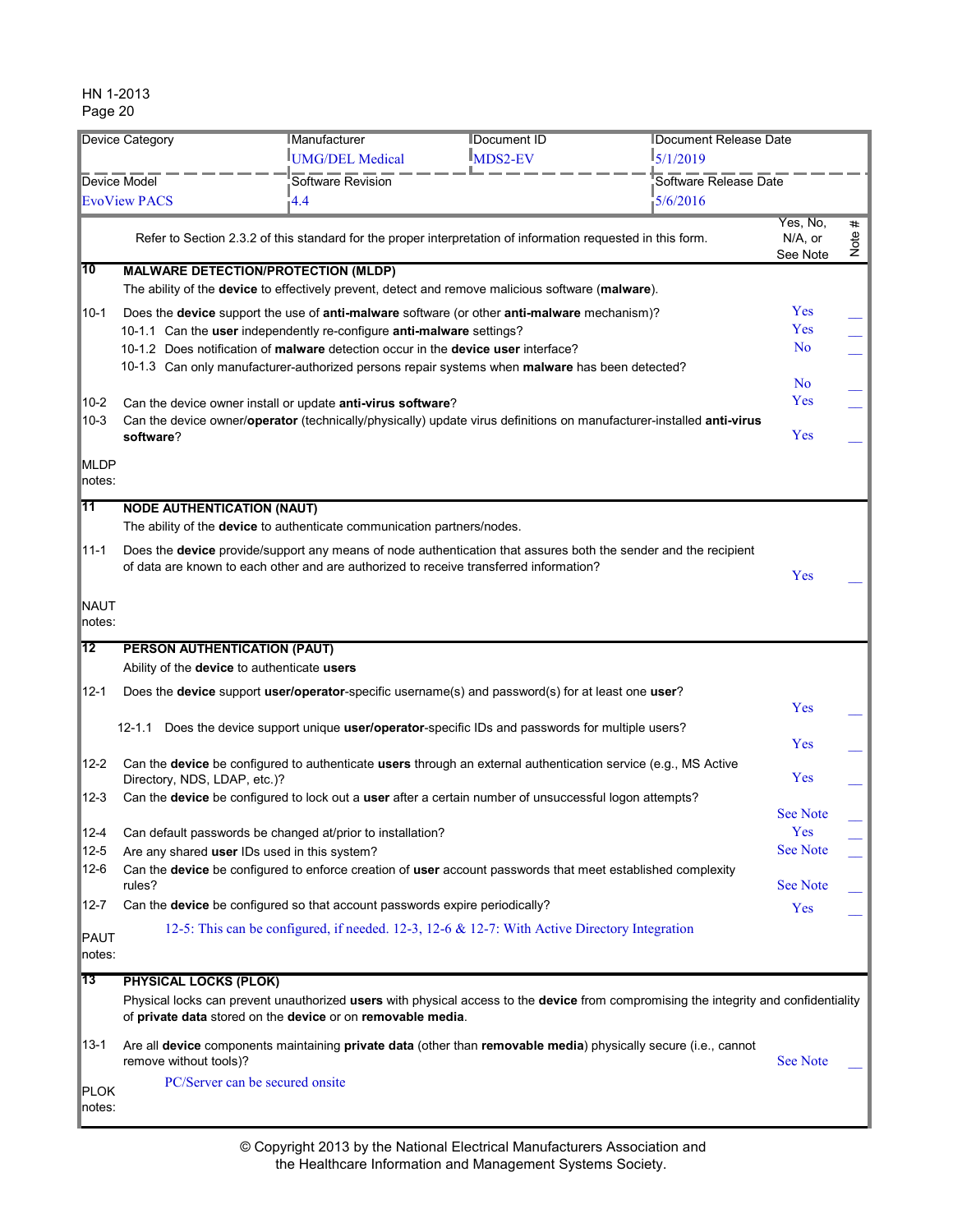| <b>Device Category</b>              |                                                                                                        | <b>IManufacturer</b> | <b>IDocument ID</b>                                                                                                   | <b>IDocument Release Date</b>                                                                                                 |                                 |           |
|-------------------------------------|--------------------------------------------------------------------------------------------------------|----------------------|-----------------------------------------------------------------------------------------------------------------------|-------------------------------------------------------------------------------------------------------------------------------|---------------------------------|-----------|
|                                     |                                                                                                        | UMG/DEL Medical      | $\mathbb{I}_{\text{MDS2-EV}}$                                                                                         | $\frac{1}{2}$ 5/1/2019                                                                                                        |                                 |           |
| Device Model<br><b>EvoView PACS</b> |                                                                                                        | Software Revision    |                                                                                                                       | Software Release Date                                                                                                         |                                 |           |
|                                     |                                                                                                        | $\overline{4.4}$     |                                                                                                                       | 5/6/2016                                                                                                                      |                                 |           |
|                                     |                                                                                                        |                      | Refer to Section 2.3.2 of this standard for the proper interpretation of information requested in this form.          |                                                                                                                               | Yes, No,<br>N/A, or<br>See Note | #<br>Note |
| ∣14                                 | ROADMAP FOR THIRD PARTY COMPONENTS IN DEVICE LIFE CYCLE (RDMP)                                         |                      |                                                                                                                       |                                                                                                                               |                                 |           |
|                                     |                                                                                                        |                      | Manufacturer's plans for security support of 3rd party components within device life cycle.                           |                                                                                                                               |                                 |           |
| 14-1                                | including version number(s).                                                                           |                      | In the notes section, list the provided or required (separately purchased and/or delivered) operating system(s) -     |                                                                                                                               | <b>See Note</b>                 |           |
| 14-2                                | Is a list of other third party applications provided by the manufacturer available?                    |                      |                                                                                                                       |                                                                                                                               | Yes                             |           |
|                                     |                                                                                                        |                      | Microsoft Windows 10 Professional / Microsoft Windows Server 2016 Standard                                            |                                                                                                                               |                                 |           |
| RDMP<br>notes:                      |                                                                                                        |                      |                                                                                                                       |                                                                                                                               |                                 |           |
| 15                                  | <b>SYSTEM AND APPLICATION HARDENING (SAHD)</b>                                                         |                      |                                                                                                                       |                                                                                                                               |                                 |           |
|                                     | The device's resistance to cyber attacks and malware.                                                  |                      |                                                                                                                       |                                                                                                                               |                                 |           |
| $15 - 1$                            | industry-recognized hardening standards.                                                               |                      | Does the device employ any hardening measures? Please indicate in the notes the level of conformance to any           |                                                                                                                               | N <sub>o</sub>                  |           |
| 15-2                                | program/update is the manufacturer-authorized program or software update?                              |                      |                                                                                                                       | Does the device employ any mechanism (e.g., release-specific hash key, checksums, etc.) to ensure the installed               | No                              |           |
| 15-3                                |                                                                                                        |                      | Does the device have external communication capability (e.g., network, modem, etc.)?                                  |                                                                                                                               | Yes                             |           |
| 15-4                                | (NTFS) for MS Windows platforms)?                                                                      |                      | Does the file system allow the implementation of file-level access controls (e.g., New Technology File System         |                                                                                                                               | Yes                             |           |
| 15-5                                | applications?                                                                                          |                      |                                                                                                                       | Are all accounts which are not required for the intended use of the device disabled or deleted, for both users and            | Yes                             |           |
| 15-6                                |                                                                                                        |                      | Are all shared resources (e.g., file shares) which are not required for the intended use of the device, disabled?     |                                                                                                                               | Yes                             |           |
| $ 15 - 7 $                          | Are all communication ports which are not required for the intended use of the device closed/disabled? |                      |                                                                                                                       | Yes                                                                                                                           |                                 |           |
| 15-8                                | required for the intended use of the device deleted/disabled?                                          |                      | Are all services (e.g., telnet, file transfer protocol [FTP], internet information server [IIS], etc.), which are not |                                                                                                                               | Yes                             |           |
| 15-9                                | are not required for the intended use of the device deleted/disabled?                                  |                      |                                                                                                                       | Are all applications (COTS applications as well as OS-included applications, e.g., MS Internet Explorer, etc.) which          | Yes                             |           |
|                                     | component)?                                                                                            |                      |                                                                                                                       | 15-10 Can the device boot from uncontrolled or removable media (i.e., a source other than an internal drive or memory         | No                              |           |
|                                     | tools?                                                                                                 |                      |                                                                                                                       | 15-11 Can software or hardware not authorized by the device manufacturer be installed on the device without the use of        | Yes                             |           |
| SAHD notes:                         |                                                                                                        |                      |                                                                                                                       |                                                                                                                               |                                 |           |
| 16                                  | <b>SECURITY GUIDANCE (SGUD)</b>                                                                        |                      |                                                                                                                       |                                                                                                                               |                                 |           |
|                                     |                                                                                                        |                      |                                                                                                                       | The availability of security guidance for <b>operator</b> and administrator of the system and manufacturer sales and service. |                                 |           |
| 16-1                                | Are security-related features documented for the device user?                                          |                      |                                                                                                                       |                                                                                                                               | Yes                             |           |
| $16 - 2$                            | of personal or other sensitive data)?                                                                  |                      |                                                                                                                       | Are instructions available for device/media sanitization (i.e., instructions for how to achieve the permanent deletion        | Yes                             |           |
| SGUD notes:                         |                                                                                                        |                      |                                                                                                                       |                                                                                                                               |                                 |           |